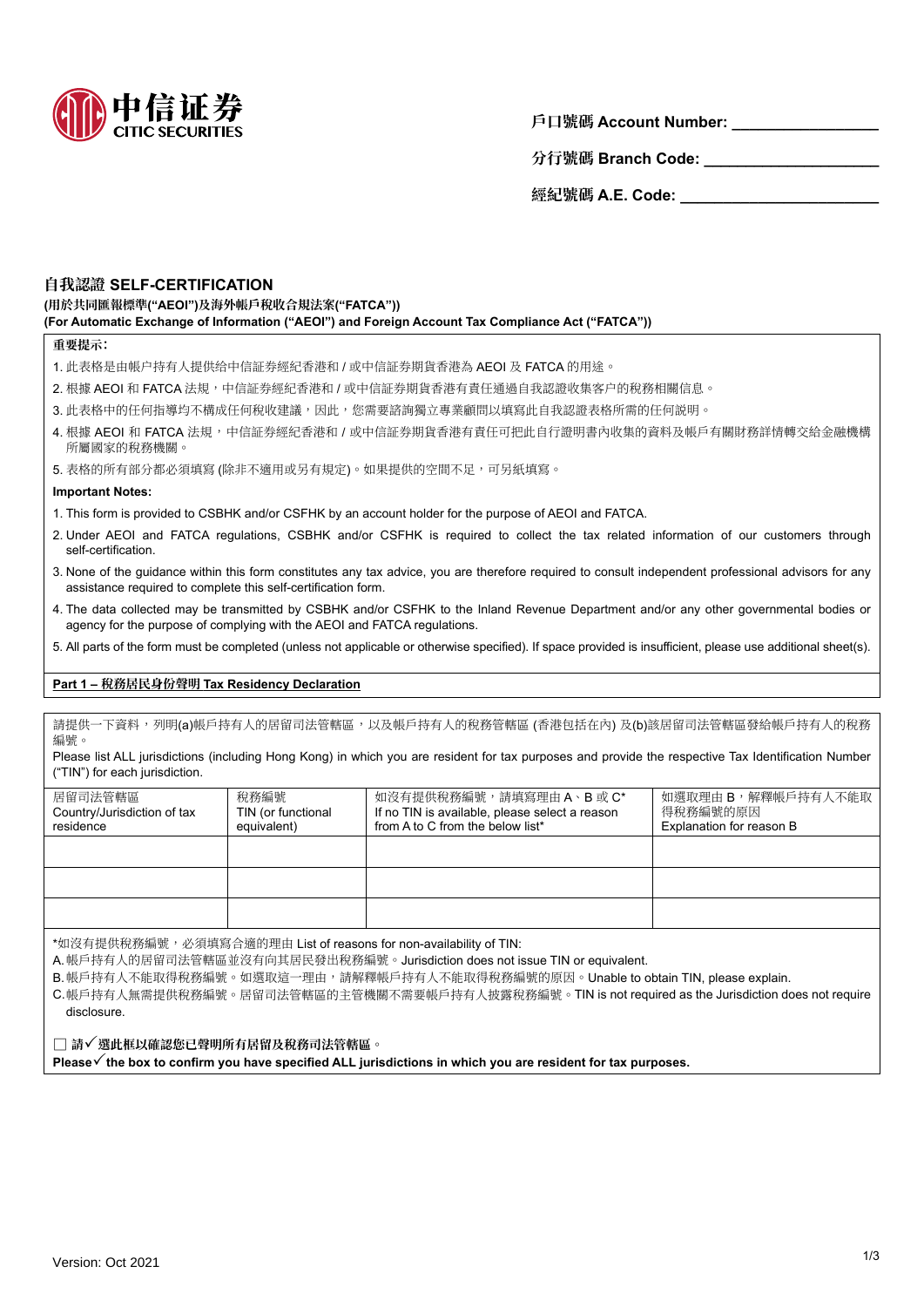

#### **Part 2 – 外國帳戶稅務遵從法 / 合格中介機構聲明 FATCA / QI Declaration**

按照美國稅務法規, 請回答以下問題以確認您的身份。 Please answer the following question in order to confirm your status under the tax laws and regulations of the United States.

您是否美國公民 / 美國居民 / 美國的永久外輸居民 (即所謂綠卡持有人) ? Are you a United States citizen / United States resident / United States Permanent Resident Alien (i.e. a so called U.S. green card holder)?

□ 是Yes □ 不是No

若您是個美國人士,請填寫和提供W9表格。If you are a US Person, please also provide the following W9 Form. https://apps.irs.gov/app/picklist/list/formsInstructions.html?value=w-9&criteria=formNumber

如果您在中信証券經紀香港和 / 或中信証券期貨香港的帳戶中選擇了美國證券交易 (請參閱附加服務), 則您的帳戶將用於在美國市場交易或在全球市場 中的美國證券 / 衍生品交易, 請同時提供 W8 表格 https://apps.irs.gov/app/picklist/list/formsInstructions.html?value=w-8&criteria=formNumber 或 W9 表格 https://apps.irs.gov/app/picklist/list/formsInstructions.html?value=w-9&criteria=formNumber

In respect of your response, if US Securities Trading (See Additional Service) is your subscribed service in your account with CSBHK and / or CSFHK your account will be used for trading in US market or for trading in US Securities / Derivatives in Global Markets, please also provide W8-BEN Form https://apps.irs.gov/app/picklist/list/formsInstructions.html?value=w-8&criteria=formNumber or W9 Form https://apps.irs.gov/app/picklist/list/formsInstructions.html?value=w-9&criteria=formNumber as applicable.

注意: 若您**不是**美國人士 , 並且**不會**使用在中信証券經紀香港和 / 或中信証券期貨香港開設的帳戶在美國市場進行交易 , 則可能不需要填寫W8 / W9表格 。 Note: If you are **NOT** a US Person and if account with CSBHK / CSFHK will **NOT** be used for trading in US market, then form W8/W9 may not be needed

根據偽證處罰,您的簽名將認證您已經檢查了本表中提供的資訊,並且據您所知並確信,該資訊是真實,正確和完整的。您在此證明及承諾: Under penalties of perjury, Your signing in this Form to declare that you have examined the information provided in this form and to the best of you knowledge and belief it is true, correct, and complete. You further certify and undertake that:

- 1. 您是與該自認證相關的帳戶及所有收入的實益人(或您是帳戶實益人授權的簽署者) 。 You are the individual that is the beneficial owner (or You are authorized to sign and undertake this certification for the individual that is the beneficial owner) of all the income related to the account to which this self-certification relates,
- 2. 如果在此表格和 / 或 W8-BEN 表格改 W9 表格(如適用)上有任何認證出現於您的稅務狀況有關的情況變動, 所提供的資料失實或不完整的情況下, 您將在**30天之内**立即通知中信証券經紀香港和 / 或中信証券期貨香港 , 並提供更新的自我證明表格 。 You will notify CSBHK / CSFHK promptly and provide an updated Self-Certification form **within 30 days** if any certification made on this form and/or the W8-BEN Form or W9 Form (as applicable) becomes incorrect or invalid.
- 3. 您同意讓中信証券經紀香港和 / 或中信証券期貨香港披露本表格中包含的資訊以及與我在中信証券經紀香港和 / 或中信証券期貨香港帳戶中有關的 任何資訊轉讓給位於任何司法管轄區的分支機構 , 分支機構或代表處以為了執行與遵守相關法政及規定 。 You agree that CSBHK / CSFHK may disclose and transfer to its branches, affiliates or representative offices located in any jurisdiction the information contained in this form, and any information relating to my account(s) with CSBHK / CSFHK, in connection with or to facilitate their compliance with applicable laws and regulations.
- 4. 您同意中信証券經紀香港和 / 或中信証券期貨香港收集 , 使用和披露您提供的資訊(包括向任何政府機構或機構披露資訊) , 以為了執行與遵守相關 法政及規定 。 You consent to CSBHK / CSFHK collecting, using and disclosing information (including disclosing information to any government authority or agency) that you have provided for the purpose of complying with applicable laws and regulations.

警告: 如任何人在作出自我證明時,在明知一項陳述在要項上屬具誤導性、虛假或不正確,無論是明知還是魯莽,即屬犯罪。犯罪者可被定罪。 **WARNING: It is an offence under local tax regulation if any person, in making a self- certification, makes a statement that is misleading, false or incorrect in a material particular whether it is knowingly or recklessly. The person who commits the offence is liable to conviction.**

客戶簽署 Signature(s) of customers:

客戶姓名 Customer's Names:

日期 Date: